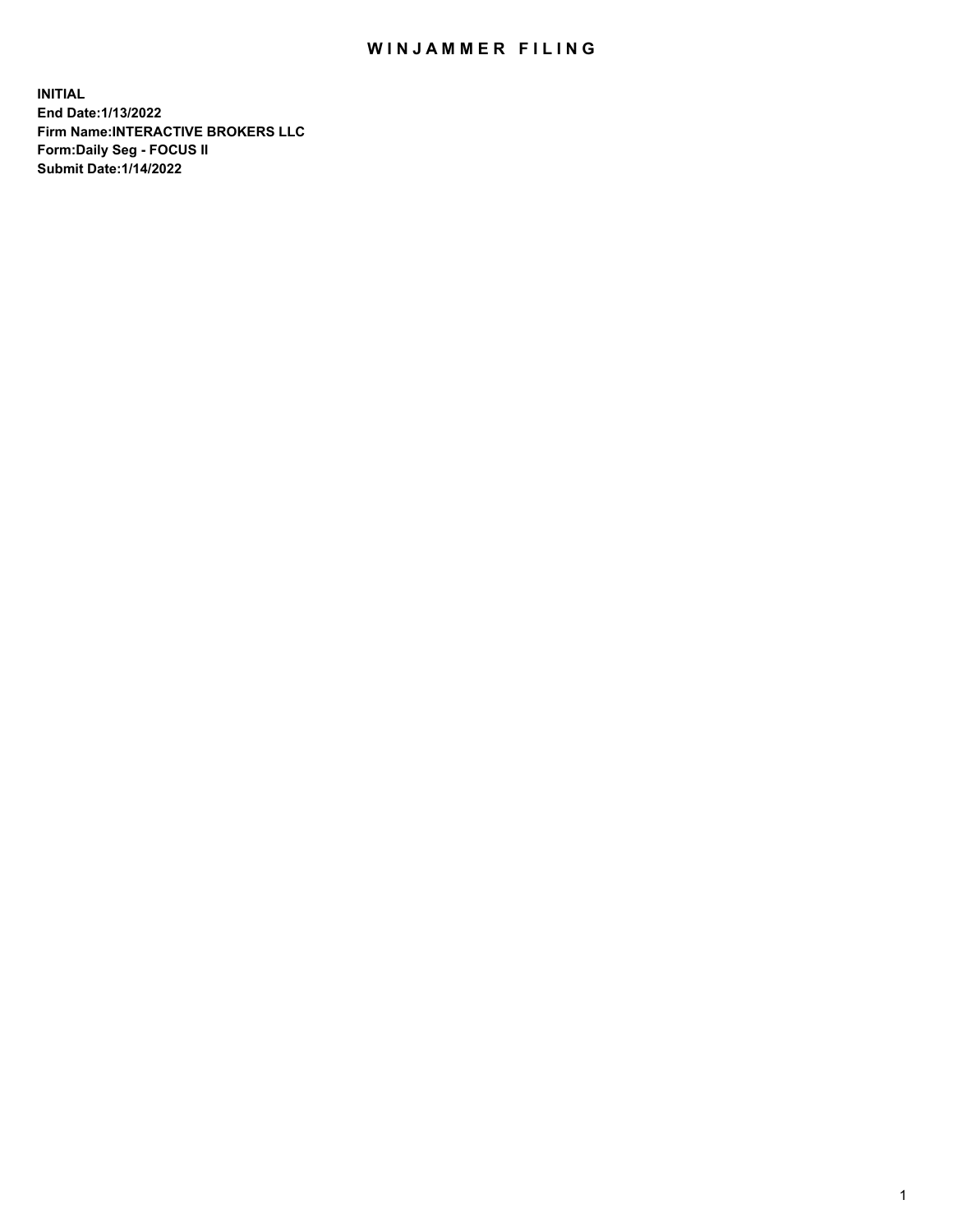**INITIAL End Date:1/13/2022 Firm Name:INTERACTIVE BROKERS LLC Form:Daily Seg - FOCUS II Submit Date:1/14/2022 Daily Segregation - Cover Page**

| Name of Company                                                                                                                                                                                                                                                                                                               | <b>INTERACTIVE BROKERS LLC</b>                                                                  |  |
|-------------------------------------------------------------------------------------------------------------------------------------------------------------------------------------------------------------------------------------------------------------------------------------------------------------------------------|-------------------------------------------------------------------------------------------------|--|
| <b>Contact Name</b>                                                                                                                                                                                                                                                                                                           | James Menicucci                                                                                 |  |
| <b>Contact Phone Number</b>                                                                                                                                                                                                                                                                                                   | 203-618-8085                                                                                    |  |
| <b>Contact Email Address</b>                                                                                                                                                                                                                                                                                                  | jmenicucci@interactivebrokers.c<br><u>om</u>                                                    |  |
| FCM's Customer Segregated Funds Residual Interest Target (choose one):<br>a. Minimum dollar amount: ; or<br>b. Minimum percentage of customer segregated funds required:% ; or<br>c. Dollar amount range between: and; or<br>d. Percentage range of customer segregated funds required between:% and%.                        | $\overline{\mathbf{0}}$<br>$\overline{\mathbf{0}}$<br>155,000,000 245,000,000<br>0 <sub>0</sub> |  |
| FCM's Customer Secured Amount Funds Residual Interest Target (choose one):<br>a. Minimum dollar amount: ; or<br>b. Minimum percentage of customer secured funds required:%; or<br>c. Dollar amount range between: and; or<br>d. Percentage range of customer secured funds required between:% and%.                           | $\overline{\mathbf{0}}$<br>$\overline{\mathbf{0}}$<br>80,000,000 120,000,000<br>0 <sub>0</sub>  |  |
| FCM's Cleared Swaps Customer Collateral Residual Interest Target (choose one):<br>a. Minimum dollar amount: ; or<br>b. Minimum percentage of cleared swaps customer collateral required:%; or<br>c. Dollar amount range between: and; or<br>d. Percentage range of cleared swaps customer collateral required between:% and%. | $\overline{\mathbf{0}}$<br>$\overline{\mathbf{0}}$<br>0 <sub>0</sub><br>0 <sub>0</sub>          |  |

Attach supporting documents CH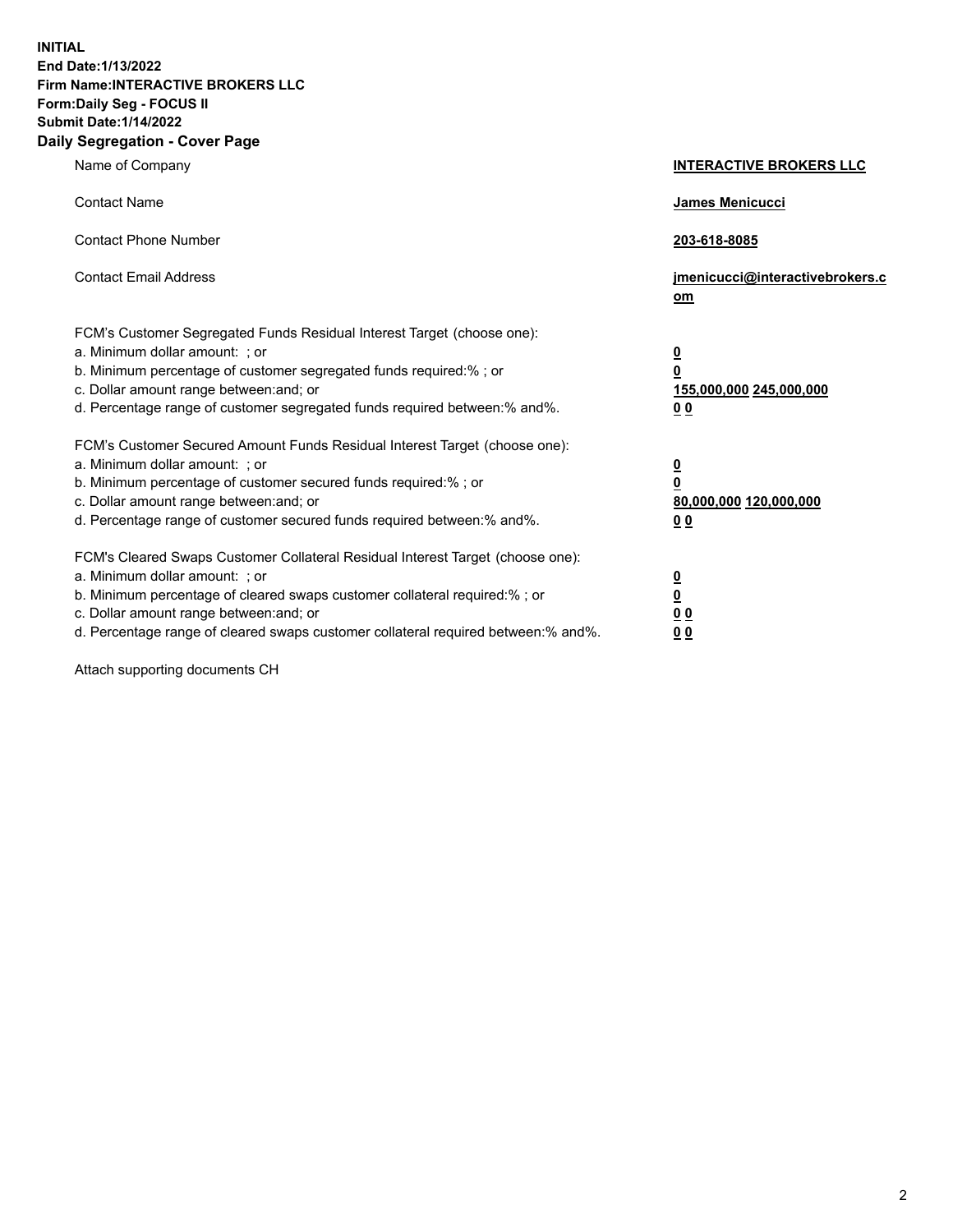**INITIAL End Date:1/13/2022 Firm Name:INTERACTIVE BROKERS LLC Form:Daily Seg - FOCUS II Submit Date:1/14/2022 Daily Segregation - Secured Amounts**

## Foreign Futures and Foreign Options Secured Amounts Amount required to be set aside pursuant to law, rule or regulation of a foreign government or a rule of a self-regulatory organization authorized thereunder **0** [7305] 1. Net ledger balance - Foreign Futures and Foreign Option Trading - All Customers A. Cash **-691,465,632** [7315] B. Securities (at market) **0** [7317] 2. Net unrealized profit (loss) in open futures contracts traded on a foreign board of trade **1,181,876,873** [7325] 3. Exchange traded options a. Market value of open option contracts purchased on a foreign board of trade **122,361** [7335] b. Market value of open contracts granted (sold) on a foreign board of trade **-4,511** [7337] 4. Net equity (deficit) (add lines 1. 2. and 3.) **490,529,091** [7345] 5. Account liquidating to a deficit and account with a debit balances - gross amount **4,023** [7351] Less: amount offset by customer owned securities **0** [7352] **4,023** [7354] 6. Amount required to be set aside as the secured amount - Net Liquidating Equity Method (add lines 4 and 5) **490,533,114** [7355] 7. Greater of amount required to be set aside pursuant to foreign jurisdiction (above) or line 6. **490,533,114** [7360] FUNDS DEPOSITED IN SEPARATE REGULATION 30.7 ACCOUNTS 1. Cash in banks A. Banks located in the United States **96,209,320** [7500] B. Other banks qualified under Regulation 30.7 **0** [7520] **96,209,320** [7530] 2. Securities A. In safekeeping with banks located in the United States **299,788,500** [7540] B. In safekeeping with other banks qualified under Regulation 30.7 **0** [7560] **299,788,500** [7570] 3. Equities with registered futures commission merchants A. Cash **0** [7580] B. Securities **0** [7590] C. Unrealized gain (loss) on open futures contracts **0** [7600] D. Value of long option contracts **0** [7610] E. Value of short option contracts **0** [7615] **0** [7620] 4. Amounts held by clearing organizations of foreign boards of trade A. Cash **0** [7640] B. Securities **0** [7650] C. Amount due to (from) clearing organization - daily variation **0** [7660] D. Value of long option contracts **0** [7670] E. Value of short option contracts **0** [7675] **0** [7680] 5. Amounts held by members of foreign boards of trade A. Cash **-952,826,170** [7700] B. Securities **0** [7710] C. Unrealized gain (loss) on open futures contracts **1,174,309,934** [7720] D. Value of long option contracts **122,361** [7730] E. Value of short option contracts **-4,511** [7735] **221,601,614** [7740] 6. Amounts with other depositories designated by a foreign board of trade **0** [7760] 7. Segregated funds on hand **0** [7765] 8. Total funds in separate section 30.7 accounts **617,599,434** [7770] 9. Excess (deficiency) Set Aside for Secured Amount (subtract line 7 Secured Statement Page 1 from Line 8) **127,066,320** [7380] 10. Management Target Amount for Excess funds in separate section 30.7 accounts **80,000,000** [7780] 11. Excess (deficiency) funds in separate 30.7 accounts over (under) Management Target **47,066,320** [7785]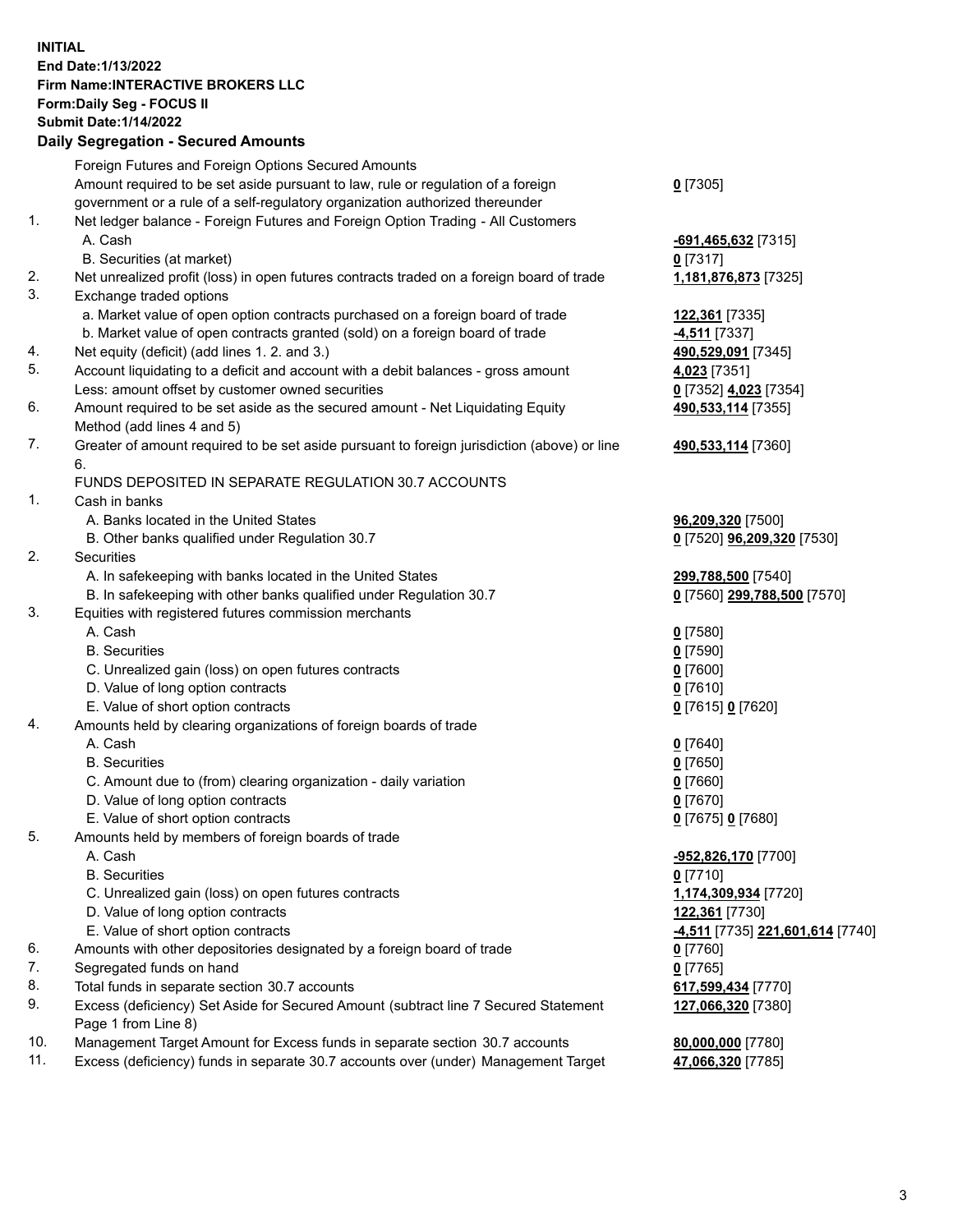**INITIAL End Date:1/13/2022 Firm Name:INTERACTIVE BROKERS LLC Form:Daily Seg - FOCUS II Submit Date:1/14/2022 Daily Segregation - Segregation Statement** SEGREGATION REQUIREMENTS(Section 4d(2) of the CEAct) 1. Net ledger balance A. Cash **7,638,253,186** [7010] B. Securities (at market) **0** [7020] 2. Net unrealized profit (loss) in open futures contracts traded on a contract market **185,451,109** [7030] 3. Exchange traded options A. Add market value of open option contracts purchased on a contract market **551,409,629** [7032] B. Deduct market value of open option contracts granted (sold) on a contract market **-511,137,431** [7033] 4. Net equity (deficit) (add lines 1, 2 and 3) **7,863,976,493** [7040] 5. Accounts liquidating to a deficit and accounts with debit balances - gross amount **1,040,633** [7045] Less: amount offset by customer securities **0** [7047] **1,040,633** [7050] 6. Amount required to be segregated (add lines 4 and 5) **7,865,017,126** [7060] FUNDS IN SEGREGATED ACCOUNTS 7. Deposited in segregated funds bank accounts A. Cash **1,162,681,937** [7070] B. Securities representing investments of customers' funds (at market) **4,564,585,675** [7080] C. Securities held for particular customers or option customers in lieu of cash (at market) **0** [7090] 8. Margins on deposit with derivatives clearing organizations of contract markets A. Cash **1,987,940,727** [7100] B. Securities representing investments of customers' funds (at market) **353,635,540** [7110] C. Securities held for particular customers or option customers in lieu of cash (at market) **0** [7120] 9. Net settlement from (to) derivatives clearing organizations of contract markets **-42,940,769** [7130] 10. Exchange traded options A. Value of open long option contracts **551,409,629** [7132] B. Value of open short option contracts **-511,137,431** [7133] 11. Net equities with other FCMs A. Net liquidating equity **0** [7140] B. Securities representing investments of customers' funds (at market) **0** [7160] C. Securities held for particular customers or option customers in lieu of cash (at market) **0** [7170] 12. Segregated funds on hand **0** [7150] 13. Total amount in segregation (add lines 7 through 12) **8,066,175,308** [7180] 14. Excess (deficiency) funds in segregation (subtract line 6 from line 13) **201,158,182** [7190] 15. Management Target Amount for Excess funds in segregation **155,000,000** [7194] 16. Excess (deficiency) funds in segregation over (under) Management Target Amount Excess **46,158,182** [7198]